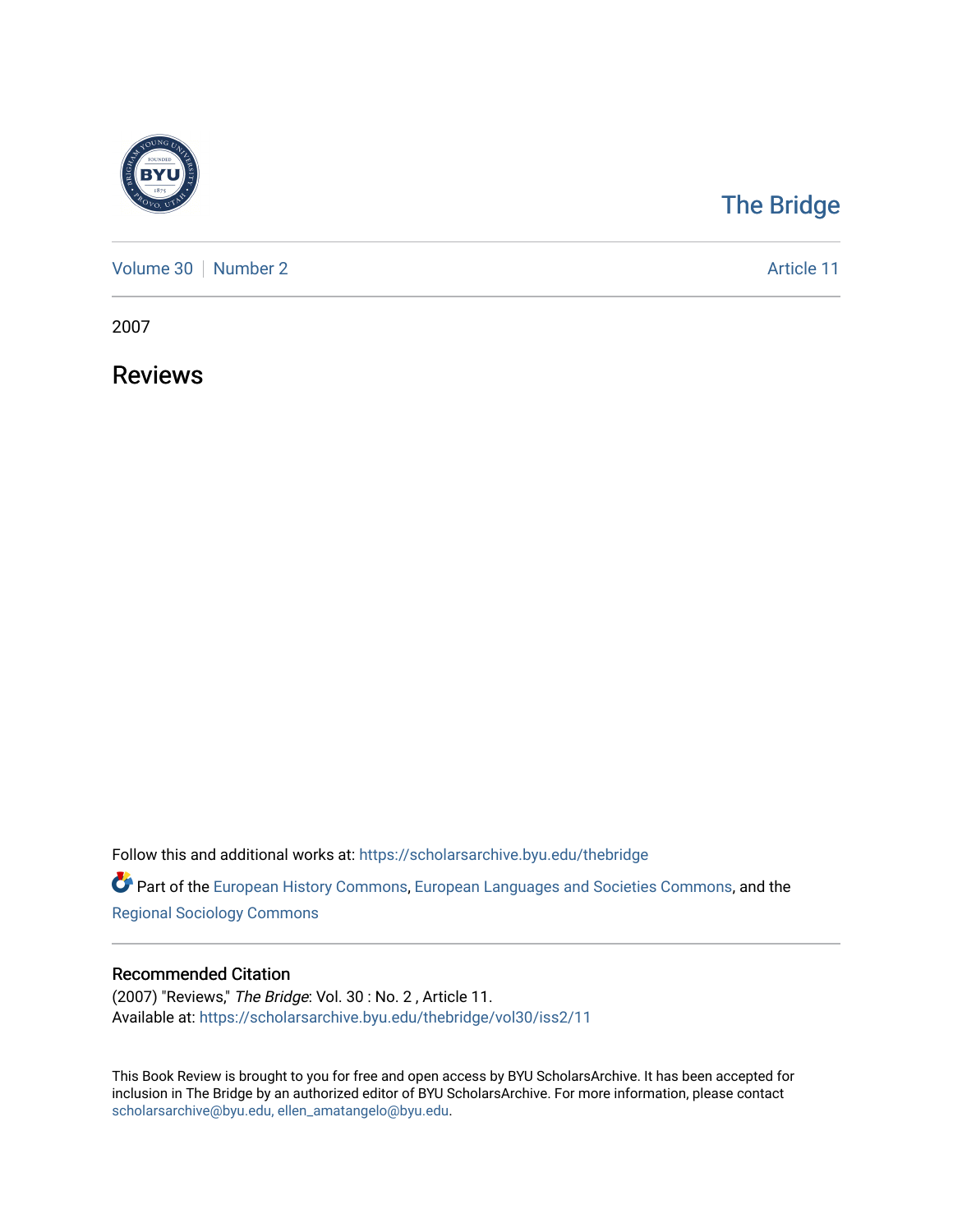## Reviews

Odd S. Lovoll. *Norwegians on the Prairie: Ethnicity and the Development of a Country Town.* Published in cooperation with the Norwegian-American Historical Association. Saint Paul: Minnesota Historical Society Press, 2006. Pp. xviii, 324. \$32.95 hardbound.

In the days of "horse culture," farmers needed to have a market town every six to twelve miles in order to get there and back in one day. Towns sprang up like mushrooms as agricultural settlement sped across the Middle West in the half-century 1830-80. Some became county seats, and one of these was Benson, Minnesota.

Ole Comeliusen, a twenty-four-year-old native of Norway, walked to the site in 1866 across boundless prairies and stayed to file a claim. Lars Christensen (Kjørnes) and family arrived the same year in a covered wagon hitched to a yoke of oxen (he later became renowned for his woodcarving in Vesterheim Museum). Four years later, a railroad surveyor laid out a town plan. The Lathrop brothers put up a sod hut for a mercantile store and Thomas Knudsen started a similar saloon, while Theodore Hansen hauled in lumber to build his general store. The railroad arrived that same year of 1870, Swift County was organized, and presto! - Benson was launched. By 1875, the village and surrounding township had 688 inhabitants, including 424 Norwegian immigrants and their children, sixty-two Swedes, fifty-seven "Yankees" (Anglo-Americans), forty-eight French Canadians, six Swiss, five Irish, three English, three Scots. Oh yes, and one Dane.

Lovoll's aim is to follow the history of Norwegians and their neighbors in three country towns in western Minnesota: Benson in Swift County, Starbuck in Pope County, and Madison in Lac qui Parle County. He wants to show how Scandinavian immigrants interacted with others to shape a local community. He picked these prairie towns in order to document changing patterns of community and ethnic identity in an environment where cultural pluralism has been the norm from the ground up.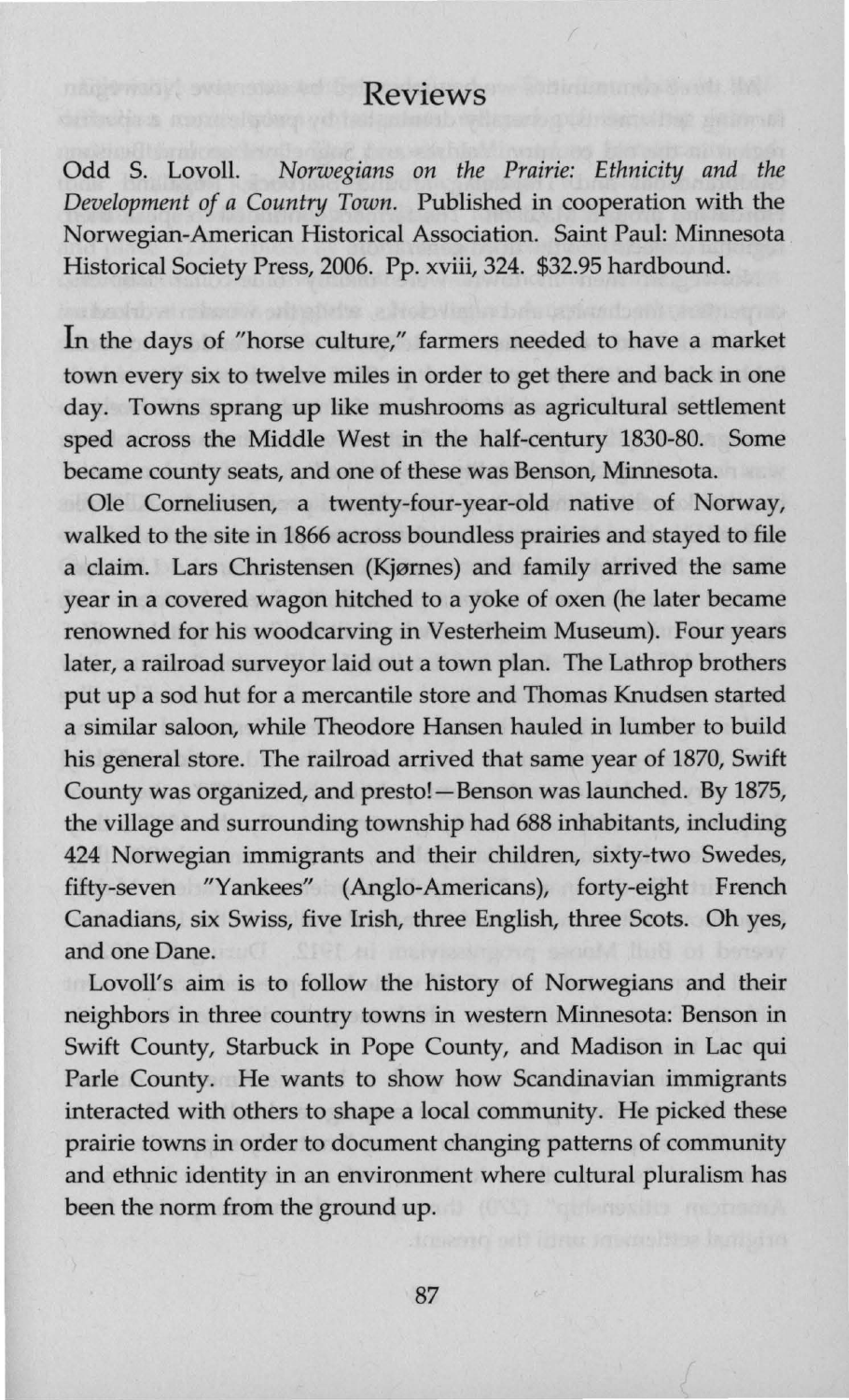All three communities were surrounded by extensive Norwegian farming settlements, generally dominated by people from a specific region in the old country: Valdres and Sognefjord around Benson, Gudbrandsdal and Trøndelag around Starbuck, Rogaland and Hordaland around Madison. The farmers continued to speak their regional dialects into the third generation.

Norwegian men in town were mainly blue-collar laborers, carpenters, mechanics, and retail clerks, while the women worked as waitresses and domestics. Religious life tended towards Sabbatarianism, temperance, and pietistic sexual morality, which must have been quite a shift in values for many rough Norwegian immigrants. Although social distinctions were not sharp and there was no working-class mentality, towns like Benson were dominated by a Yankee elite of merchants, bankers, and professionals. All three towns had some Norwegian merchants and pharmacists. Madison also had Norwegian physicians, midwives, lawyers, and Lutheran Normal School teachers, while in Starbuck, the local physician, Carl Rasmus Christenson, was a Dane who built the first hospital in all of western Minnesota. Each small town, Lovoll notes, had its own unique ethnic and social identity.

Norwegian immigrants brought political experience and a strong drive for self-government as a legacy from the old world, and they were very quick to enter American politics. By the 1870's, they were deep into township and county government. By the 1880's, they were a force in Minnesota state politics, and from around 1900, they were virtually dominant. Their political orientation varied. Mainly Republican at first, they leaned towards Populism in the 1890's, then veered to Bull Moose progressivism in 1912. During the 1920's, small towns reverted to the GOP while hard-pressed farmers went with the Farmer-Labor Party, which merged with the Democratic Party in the 1940's.

Norwegian immigrants were quick to become American citizens while also maintaining their native language and culture. They saw U.S. citizenship and ethnic adherence as "mutually supportive" and maintained "strong ethnic loyalties and a coextensive loyalty to American citizenship" (270) throughout the whole period from original settlement until the present.